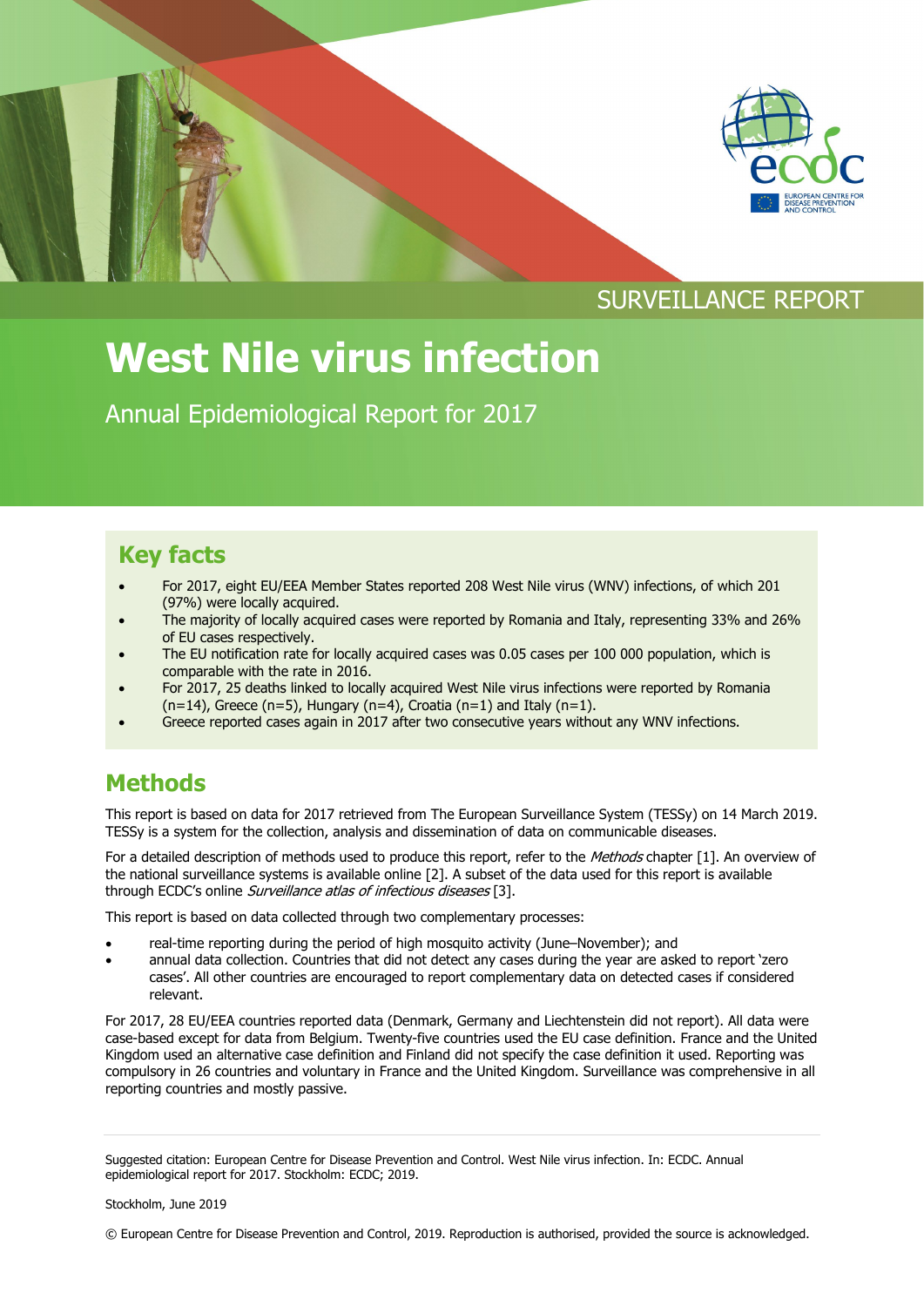#### **Epidemiology**

For 2017, eight EU/EEA Member States reported 208 WNV infections, 201 (97%) of which were locally acquired (Table 1). Seventy-three per cent (n=147) of locally acquired cases were confirmed.

Most locally acquired cases were reported by Romania (n=66) and Italy (n=53), representing 33% and 26% of EU cases respectively (Table 1, Figure 1).

Overall, the number of cases decreased compared with 2016, particularly in Hungary, Italy and Romania. Greece reported cases again after two consecutive years without any WNV infections. France reported two WNV cases, while the last autochthonous case was reported in 2015.

The EU notification rate for locally acquired cases was 0.05 cases per 100 000 population, which is comparable with the rate in 2016.

For 2017, 25 deaths linked to locally acquired WNV infections were reported by Romania (n=14), Greece (n=5), Hungary (n=4), Croatia (n=1) and Italy (n=1). The case fatality among infections with known outcome was 12.4%. All affected Member States except for Italy provided data on hospitalisation status. Of the 148 WNV infections with reported hospitalisation status,  $88\%$  (n=130) were hospitalised. For 2017, 145 neuroinvasive cases, 38 non-neuroinvasive cases and 18 infections among blood donors were reported, with a proportion of neuroinvasive infections among symptomatic WNV infections of 79%. Infections among blood donors were reported by Italy (n=16) and Austria (n=2).

For 2017, seven travel-related cases were reported. One case each had travelled to Croatia, Greece, Romania, Serbia, Slovakia and South Africa and one case was reported with an unknown place of infection.

#### **Table 1. Distribution of locally acquired West Nile virus infections by country and year, EU/EEA, 2013–2017**

| Country        | 2013                     |         | 2014                     |            | 2015                     |         | 2016                     |            | 2017                     |                      |            |                           |
|----------------|--------------------------|---------|--------------------------|------------|--------------------------|---------|--------------------------|------------|--------------------------|----------------------|------------|---------------------------|
|                | <b>Reported</b><br>cases | Rate    | <b>Reported</b><br>cases | Rate       | <b>Reported</b><br>cases | Rate    | <b>Reported</b><br>cases | Rate       | <b>Reported</b><br>cases | Rate                 | <b>ASR</b> | <b>Confirmed</b><br>cases |
| Austria        | 0                        | 0.0     | $\overline{2}$           | 0.0        | 6                        | 0.1     | 5                        | 0.1        | 6                        | 0.1                  | 0.1        | 5                         |
| Belgium        | 0                        | 0.0     | $\mathbf{0}$             | 0.0        | 0                        | 0.0     | $\mathbf{0}$             | 0.0        | $\mathbf 0$              | 0.0                  | 0.0        | $\mathbf{0}$              |
| Bulgaria       | $\mathbf{0}$             | 0.0     | 0                        | 0.0        | $\overline{2}$           | 0.0     | $\overline{2}$           | 0.0        | $\overline{1}$           | 0.0                  | 0.0        | 0                         |
| Croatia        | 0                        | 0.0     |                          | $\cdot$    | 0                        | 0.0     | 0                        | 0.0        | 5                        | 0.1                  | 0.1        | 5                         |
| Cyprus         | 0                        | 0.0     | 0                        | 0.0        | 0                        | 0.0     | $\mathbf{1}$             | 0.1        | 0                        | 0.0                  | 0.0        | 0                         |
| Czech Republic | 1                        | 0.0     | 0                        | 0.0        | 0                        | 0.0     | 0                        | 0.0        | 0                        | 0.0                  | 0.0        | 0                         |
| Denmark        | $\cdot$                  | $\cdot$ |                          | $\epsilon$ | $\cdot$                  | ×,      | ÷,                       |            | $\cdot$                  | $\mathbf{r}$         | $\cdot$    | ٠                         |
| Estonia        | 0                        | 0.0     | 0                        | 0.0        | 0                        | 0.0     | $\mathbf{0}$             | 0.0        | 0                        | 0.0                  | 0.0        | 0                         |
| Finland        | $\mathbf{0}$             | 0.0     | 0                        | 0.0        | $\mathbf{0}$             | 0.0     | $\mathbf{0}$             | 0.0        | $\mathbf 0$              | 0.0                  | 0.0        | 0                         |
| France         | 0                        | 0.0     | 0                        | 0.0        | 1                        | 0.0     | 0                        | 0.0        | $\overline{2}$           | 0.0                  | 0.0        | $\overline{2}$            |
| Germany        | $\cdot$                  | $\cdot$ |                          | $\epsilon$ | $\mathbf{r}$             | $\cdot$ | ×                        | $\epsilon$ | $\cdot$                  | $\ddot{\phantom{1}}$ | $\cdot$    | $\epsilon$                |
| Greece         | 86                       | 0.8     | 15                       | 0.1        | $\mathbf{0}$             | 0.0     | 0                        | 0.0        | 48                       | 0.4                  | 0.4        | 10                        |
| Hungary        | 35                       | 0.4     | 10                       | 0.1        | 18                       | 0.2     | 44                       | 0.4        | 20                       | 0.2                  | 0.2        | 8                         |
| Iceland        | $\cdot$                  | $\cdot$ | $\cdot$                  | $\epsilon$ | $\cdot$                  | $\cdot$ | $\cdot$                  | $\cdot$    | $\mathbf 0$              | 0.0                  | 0.0        | 0                         |
| Ireland        | 0                        | 0.0     | 0                        | 0.0        | $\mathbf{0}$             | 0.0     | $\mathbf{0}$             | 0.0        | 0                        | 0.0                  | 0.0        | 0                         |
| Italy          | 126                      | 0.2     | 24                       | 0.0        | 61                       | 0.1     | 76                       | 0.1        | 53                       | 0.1                  | 0.1        | 53                        |
| Latvia         | 0                        | 0.0     | 0                        | 0.0        | 0                        | 0.0     | 0                        | 0.0        | 0                        | 0.0                  | 0.0        | 0                         |
| Liechtenstein  |                          | ÷,      |                          | $\epsilon$ |                          | ÷,      |                          | à.         |                          | ÷.                   | $\cdot$    |                           |
| Lithuania      | 0                        | 0.0     | 0                        | 0.0        | 0                        | 0.0     | 0                        | 0.0        | 0                        | 0.0                  | 0.0        | 0                         |
| Luxembourg     | 0                        | 0.0     | 0                        | 0.0        | $\mathbf{0}$             | 0.0     | $\mathbf{0}$             | 0.0        | 0                        | 0.0                  | 0.0        | 0                         |
| Malta          | 0                        | 0.0     | 0                        | 0.0        | 0                        | 0.0     | $\mathbf{0}$             | 0.0        | $\mathbf{0}$             | 0.0                  | 0.0        | 0                         |
| Netherlands    | 0                        | 0.0     | 0                        | 0.0        | $\mathbf{0}$             | 0.0     | $\mathbf{0}$             | 0.0        | $\mathbf 0$              | 0.0                  | 0.0        | 0                         |
| Norway         | 0                        | 0.0     | 0                        | 0.0        | $\mathbf{0}$             | 0.0     | $\mathbf{0}$             | 0.0        | $\mathbf 0$              | 0.0                  | 0.0        | 0                         |
| Poland         | 0                        | 0.0     | 0                        | 0.0        | $\mathbf{0}$             | 0.0     | $\mathbf{0}$             | 0.0        | $\mathbf 0$              | 0.0                  | 0.0        | 0                         |
| Portugal       | $\cdot$                  | $\cdot$ | $\cdot$                  | $\cdot$    | 1                        | 0.0     | $\mathbf 0$              | 0.0        | $\mathbf 0$              | 0.0                  | 0.0        | 0                         |
| Romania        | 24                       | 0.1     | 23                       | 0.1        | 32                       | 0.2     | 93                       | 0.5        | 66                       | 0.3                  | 0.3        | 64                        |
| Slovakia       | 0                        | 0.0     | 0                        | 0.0        | 0                        | 0.0     | 0                        | 0.0        | $\mathbf 0$              | 0.0                  | 0.0        | 0                         |
| Slovenia       | 1                        | 0.0     | 0                        | 0.0        | 0                        | 0.0     | $\mathbf{0}$             | 0.0        | 0                        | 0.0                  | 0.0        | 0                         |
| Spain          | 0                        | 0.0     | 0                        | 0.0        | 0                        | 0.0     | 3                        | 0.0        | 0                        | 0.0                  | 0.0        | 0                         |
| Sweden         | 0                        | 0.0     | 0                        | 0.0        | 0                        | 0.0     | $\mathbf{0}$             | 0.0        | 0                        | 0.0                  | 0.0        | 0                         |
| United Kingdom | 0                        | 0.0     | 0                        | 0.0        | 0                        | 0.0     | $\mathbf{0}$             | 0.0        | 0                        | 0.0                  | 0.0        | 0                         |
| <b>EU/EEA</b>  | 273                      | 0.07    | 74                       | 0.02       | 121                      | 0.03    | 224                      | 0.05       | 201                      | 0.05                 | 0.04       | 147                       |

ASR: age-standardised rate

.: no data reported.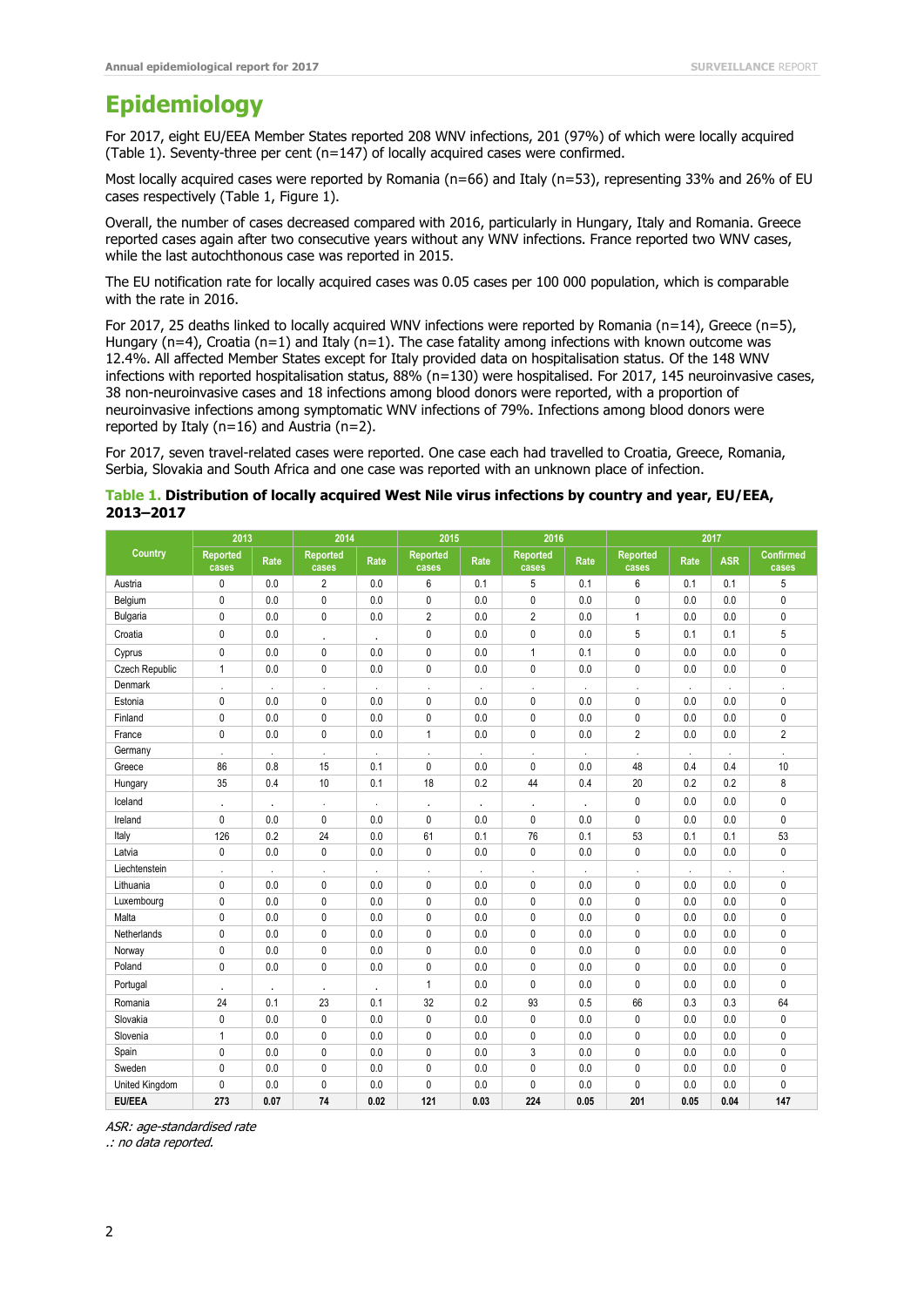

**Figure 1. Distribution of locally acquired West Nile virus infections by country, EU/EEA, 2017**

Source: Country reports from Austria, Belgium, Bulgaria, Croatia, Cyprus, the Czech Republic, Estonia, Finland, France, Greece, Hungary, Iceland, Ireland, Italy, Latvia, Lithuania, Luxembourg, Malta, the Netherlands, Norway, Poland, Portugal, Romania, Slovakia, Slovenia, Spain, Sweden and the United Kingdom.

From 2013–2017, no significant trend in the number of reported locally acquired WNV infections was observed. However, two peaks occurred in 2013 and 2016.



**Figure 2. Distribution of locally acquired West Nile virus infections by month, EU/EEA, 2013–2017**

Source: Country reports from Austria, Belgium, Bulgaria, Cyprus, the Czech Republic, Estonia, Finland, France, Greece, Hungary, Ireland, Italy, Latvia, Lithuania, Luxembourg, Malta, the Netherlands, Norway, Poland, Romania, Slovakia, Slovenia, Spain, Sweden and the United Kingdom.

WNV infections show a strong seasonal pattern, with the first cases usually reported in June and most cases occurring from July–October. The peak season coincides with the period when mosquito vectors are most active and the ambient temperature is sufficiently high for virus multiplication in the vectors in the EU/EEA. The peak of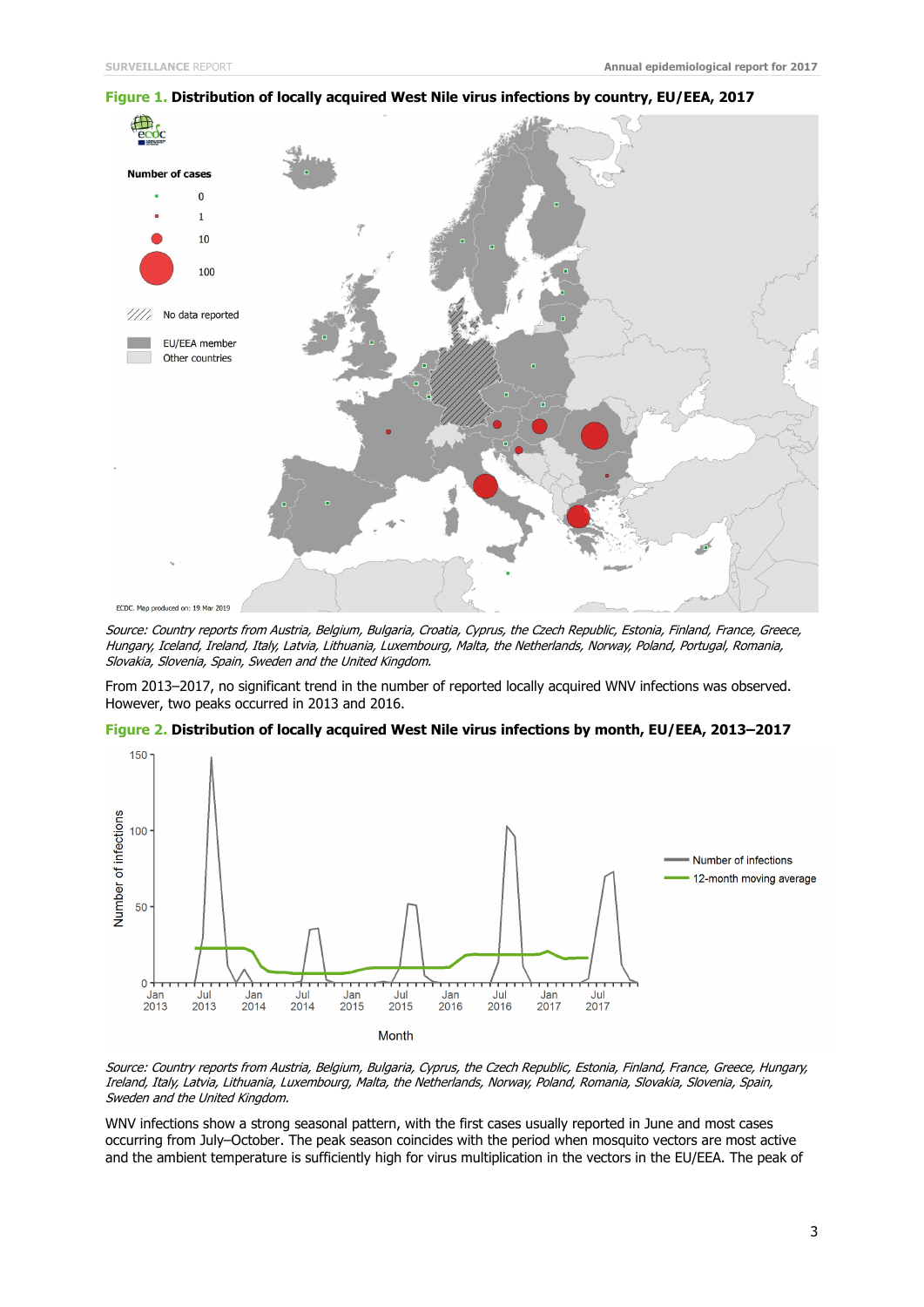50

 $\overline{0}$ 

Jan

 $Feb$ 

Mar

May

Jun

Apr

Mean (2013-2016)

 $-2017$ 

infections in 2017 was recorded in September, which is slightly later than the mean during the 2013–2016 period (Figure 3).





Source: Country reports from Austria, Belgium, Bulgaria, Cyprus, the Czech Republic, Estonia, Finland, France, Greece, Hungary, Ireland, Italy, Latvia, Lithuania, Luxembourg, Malta, the Netherlands, Norway, Poland, Romania, Slovakia, Slovenia, Spain, Sweden and the United Kingdom.

Aug

Sep

Oct

**Nov** 

Dec

In 2017, the overall rate of WNV infections was higher among men than women (0.06 cases and 0.03 cases per 100 000 population respectively) and the overall male-to-female ratio was 1.8:1 (Figure 4). Notification rates in men and women increased with age and were highest in the age group over 64 years (0.18 and 0.08 cases per 100 000 population respectively).



Jul Month

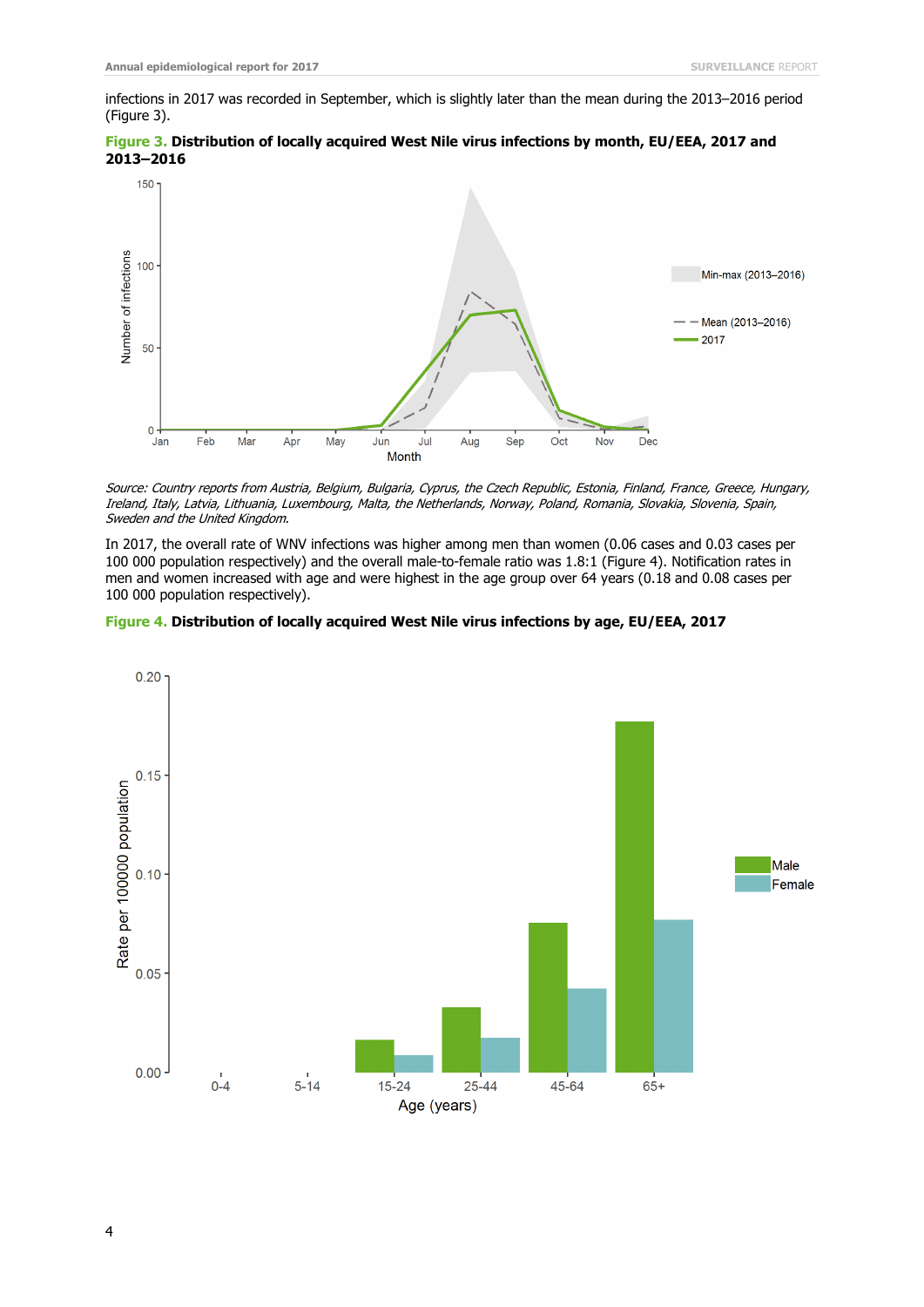#### **Discussion**

The notification rate of WNV infections in the EU/EEA and the case fatality among those with a known outcome in 2017 was similar to 2016, but higher than in 2014 and 2015. In 2017, the proportion of neuroinvasive infections among symptomatic WNV infections was 79% and therefore comparable to the proportion in 2016 (85%).

Overall, the number of infections decreased compared with 2016, particularly in Hungary, Italy and Romania. However, the number of neuroinvasive infections in Romania increased in 2016 and 2017 compared with 2013–2015. The case fatality rate in Romania for 2017 (21%) was slightly lower than in 2016 (30%), but considerably higher than in the four years prior to 2016 (range 0–6.7%). Case fatalities in 2016 and 2017 were considerably higher than those previously recorded during WNV outbreaks in Romania: 4.8% in the 1996 epidemic and 10.2% during the 2010 outbreak [4]. The upsurge in the number of neuroinvasive infections and increase in fatal cases may be related to the emergence of a more pathogenic viral strain [4].

After two consecutive years without any WNV infections, Greece reported cases again in 2017. A WNV outbreak occurred in southern Greece with 48 cases, of which five were fatal. More than 80% of the cases were identified in areas not previously affected [5].

France reported two WNV infections, while their last autochthonous case was reported in 2015. These two human cases follow several episodes of WNV circulation around the Mediterranean in France since 2000, mostly detected among equids [6]. The two cases in 2017 were reported from Alpes-Maritimes along the border with Italy, an area where no human WNV infections had previously been reported.

### **Public health implications**

No vaccine against WNV infection in humans is available. Personal protection from mosquito bites is advisable for individuals residing in or visiting affected areas, especially the elderly and immunocompromised people who are at higher risk of developing severe symptoms. Personal protective measures to reduce the risk of mosquito bites include the use of mosquito repellent in accordance with instructions indicated on the product label and wearing long-sleeved shirts and trousers. In addition, window and screen doors can keep mosquitoes out.

To prevent transfusion-transmitted WNV infections, during the active virus transmission period, EU/EEA countries should implement 28-day blood donor deferral or nucleic acid testing of prospective donors who have visited or live in an affected area. Donors of organs, tissues and cells living in or returning from an affected area should be tested for WNV infection.

Mosquito vectors may be controlled through larval source reduction and measures against adult mosquitoes. Vector breeding sites include stagnant and often dirty water collections in dishes, buckets, barrels and cans, flowerpots, rain gutters, discarded tires and other containers that can collect water. In urban environments, infrastructure such as underground heating, sewage pipes and basements liable to flooding can act as breeding and resting sites for vectors. Specific methods for vector control to prevent transmission of WNV have seldom been evaluated for their impact on reducing human cases [7].

In addition to surveillance of human infections, WNV surveillance in other vertebrate hosts, such as equids and birds, and vectors may support the early detection of virus circulation [8].